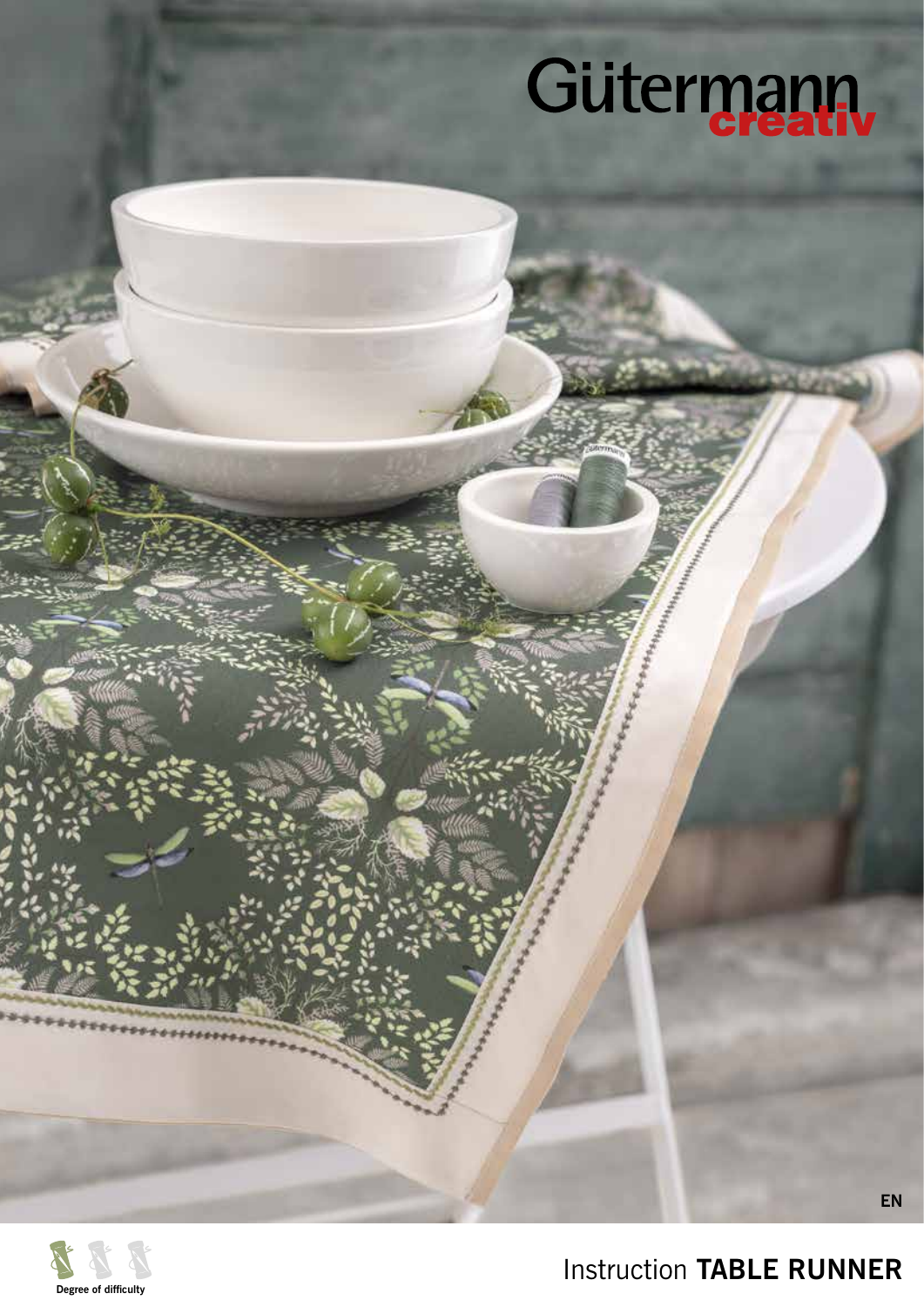### Instruction **TABLE RUNNER**



#### **Materials from Gütermann In addition Tools**

- Sew-all thread in a matching shade
- Gotton fabric 145 cm wide, collection NATURAL BEAUTY:
- $\blacksquare$  1.40 m fern pattern in natural olive
- **.** 0.20 m PURE COLOURS in natural white (col. 1)
- 0.60 m PURE COLOURS in beige (col. 186)
- Deco stitch 70 (col. 824 and 582)

#### **Size**

 $143$  cm x 47 cm

#### **Cutting**

- Fern pattern:  $135$  cm x 40 cm (place pattern course in the centre)
- Datural white: vertical stripes 3.5 cm x 135 cm, 2x; horizontal stripes 4 cm x 47 cm, 2x
- Beige: 51 cm x 143 cm (reverse side).

Cut all pieces with a seam allowance of 1 cm.

**Tip:** If you wish to extend the table runner, you can divide up the plain-coloured fabrics for the lateral edging strips and the reverse side in the centre. From the cotton fabric, 0.40 m are required in natural white, 1.10 m in beige for 4 half vertical strips and 2 horizontal strips. Buy the fern pattern in the desired length of the runner (minus a seam allowance of 8 cm  $+ 2$  cm) (due to the course of the pattern it cannot be cut into pieces).

- 1.50 m fusible fabric lining G 700 in white Sewing machine
	- **.** Iron and ironing cloth
	- **Scissors**
	- **Pins**
	- **Eabric highlighter**
	- **Sewing ruler**
	- **Tape measure**
	- **Hand sewing needle**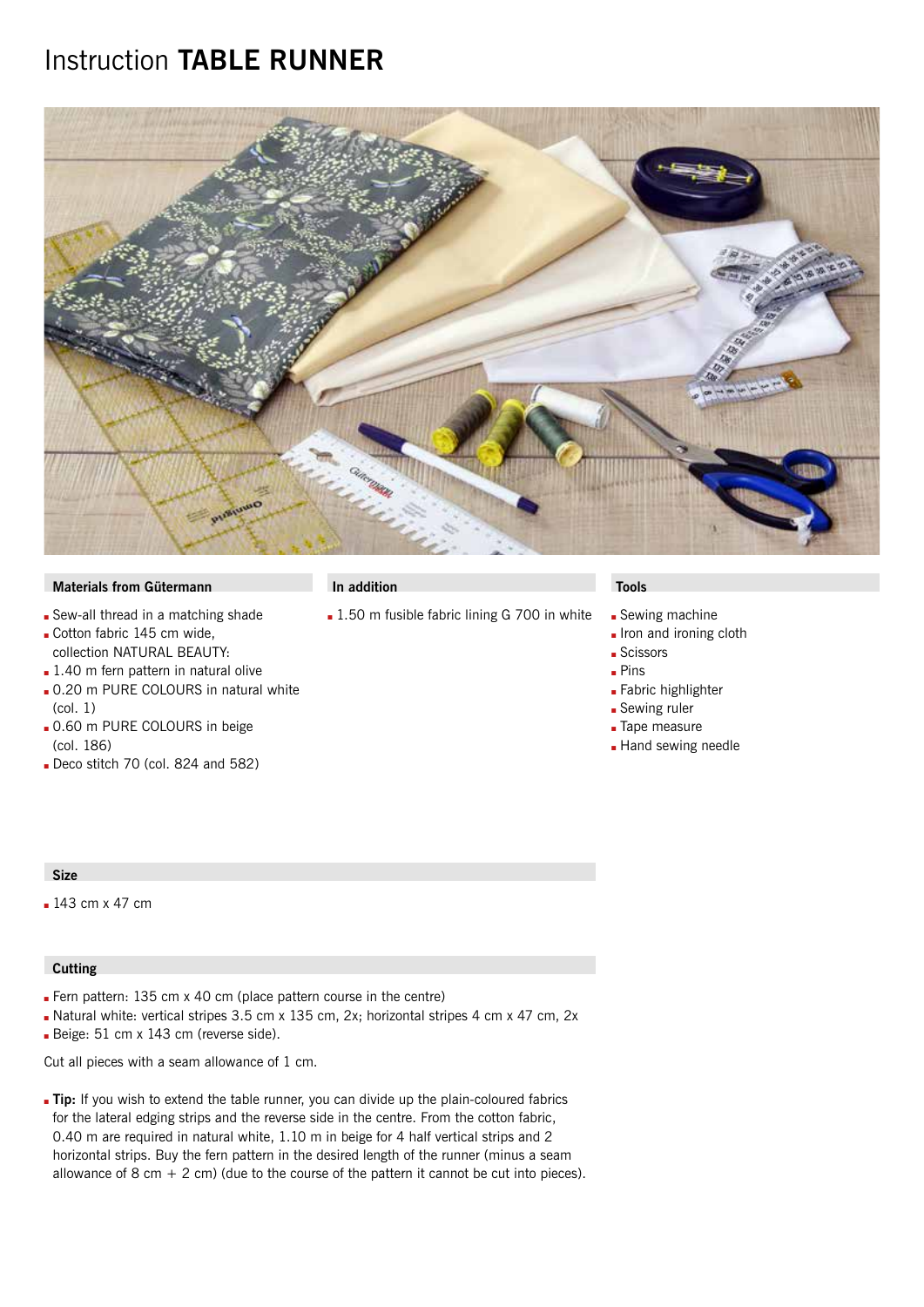## Güterm



**1.** Place the long bordering strip in natural white onto a longitudinal edge of the centre piece, right sides together, and fix the fabric layers with pins. Stitch the longitudinal seam at the width of the seam allowances. Iron the seam allowances apart. Sew the second bordering strip onto the opposite longitudinal edge of the centre piece, iron the seam allowances apart.



**2.** Pin the shorter bordering strip in natural white onto the narrow end of the table runner, right sides together. Stitch a 1 cm seam. Iron the seam allowances apart. Sew the second bordering strip onto the opposite transverse edge and iron the seam allowances apart.



**3.** Place the fabric insert on the reverse side of the table runner, observing that the coated side of the insert is placed on the wrong side of the fabric. Cover the insert with a damp ironing cloth and press on the iron in intervals of 12 seconds step by step, be sure not to push. After completely fixing the table runner, place it on a flat surface and let it cool off for approx. 30 minutes.



**4.** Draw 2 lines for the embroidery stitch seams around the inner section of the table runner using a fabric highlighter or chalk. The first line has a distance of 0.5 cm to the inner section, the distance of the second line is 1 cm. Professionals may skip this workstep, they use the sewing foot to orient themselves referring to the seamline of the inner section or the first embroidery stitch seam. For the inner embroidery stitch seam, thread the Deco Stitch 70 in light green. Carry out a test seam first on a fabric remnant that is laid double, since for Deco Stitch 70 it may be required to change the thread tension. Stitch the inner embroidery stitch seam all round. For this, start and end in one corner. Carry out the outer embroidery stitch seam with Deco Stitch 70 in grey-green. When carrying out this seam, start and end in the same corner as before. Pull the upper threads of the embroidery stitch seam towards the reverse side of the fabric and fasten it with several knots there.